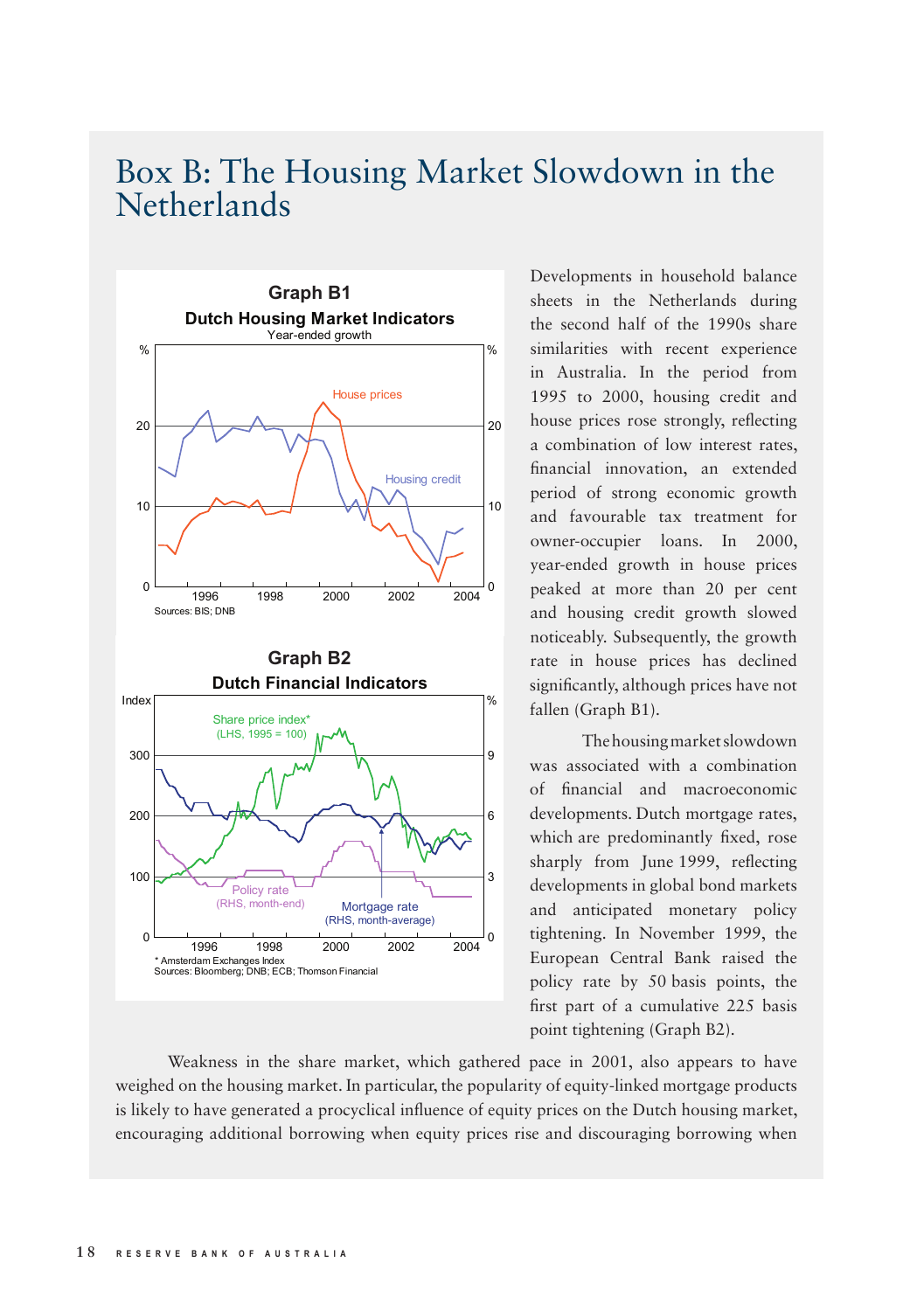equity prices fall. Surveys commissioned by De Nederlandsche Bank indicate that equity-linked mortgages accounted for 48 per cent of mortgages taken out in 2001-02, up from 19 per cent in 1991-95.<sup>1</sup>

Tax reform also played a role in dampening the housing market. In particular, the benefits of mortgage interest deductibility were reduced in 2001 through limits on the eligibility of deductions and a reduction in marginal income tax rates.

The turnaround in the housing and credit markets was associated with a marked slowing in the pace of economic activity (Graph B3). GDP growth slowed across Europe, with several countries, including Germany, falling into recession. The deceleration was especially pronounced in the Netherlands, which went from being one of the fastest growing economies in Europe, to one of the weakest over 2003. The slowing was particularly evident in household consumption. Over the period from 1995 to



2000, Dutch real consumption grew at an average annual rate of 4 per cent, underpinned by strong growth in housing assets, debt and consumer confidence. In contrast, in the following three years, real consumption fell. The shift is reflected in the household saving ratio, which after falling by 7½ percentage points between 1995 and 2000, has subsequently risen by 4½ percentage points.

The large turnaround in GDP and consumption growth can be partly explained by the dynamics of the house price cycle. Research suggests that housing-secured borrowing used for purposes such as home improvement and consumption boosted GDP growth by around 1 percentage point in each of 1999 and 2000, and subtracted around ½ a percentage point from growth in each of 2001 and 2002.<sup>2</sup>

The effect of recent developments is clearly evident on financial institutions. After growing strongly for a number of years, the revenue of the banking system declined in 2001 and 2002, partly due to the sharp slowing in credit growth (Table B1). Bad debt costs also increased over these two years, with total provisioning expenses in 2002 almost three times that in 2000. Much of the increase, however, was related to the deterioration in the quality of business loan

<sup>1</sup> *De Nederlandsche Bank (2003),* Quarterly Bulletin*, June, p 14.*

<sup>2</sup> *van Els, PJA, WA van den End and MCJ van Rooij (2003), 'Financial Behaviour of Dutch Households: Analysis of the DNB Household Survey 2003', De Nederlandsche Bank, Research Memorandum WO no. 744/Meb-Series no. 2003-09.*